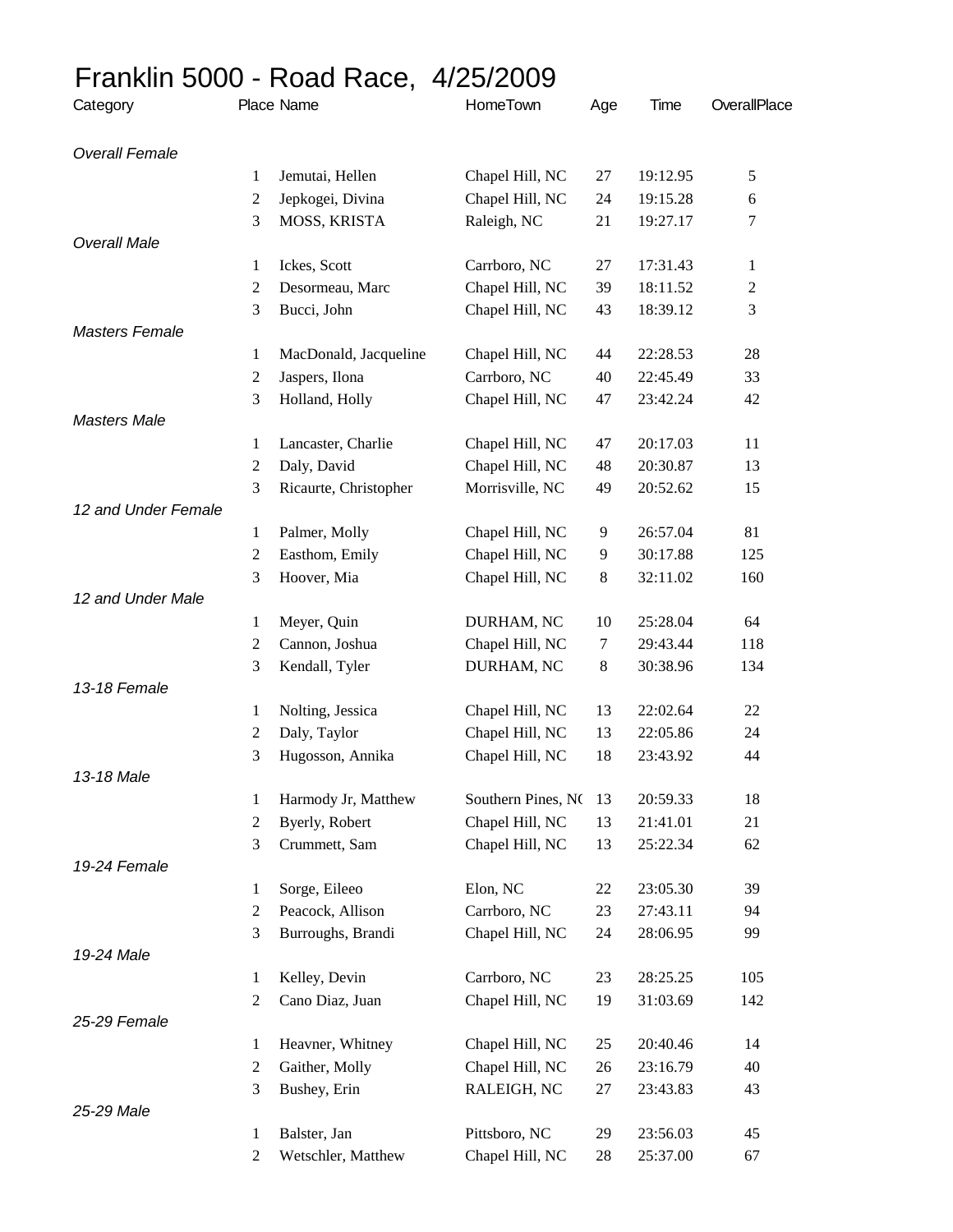|              | 3                | Joshua, Jones             | Carrboro, NC    | 25 | 27:29.48 | 91             |
|--------------|------------------|---------------------------|-----------------|----|----------|----------------|
| 30-34 Female |                  |                           |                 |    |          |                |
|              | 1                | king, sarah               | RALEIGH, NC     | 31 | 22:58.24 | 34             |
|              | $\overline{2}$   | Overstreet Galeano, Mayra | Durham, NC      | 33 | 23:00.47 | 36             |
|              | 3                | freeman, connie           | Chapel Hill, NC | 32 | 25:29.87 | 66             |
| 30-34 Male   |                  |                           |                 |    |          |                |
|              | 1                | Riuero, Germain           | Carrboro, NC    | 32 | 20:01.51 | 10             |
|              | $\mathfrak{2}$   | holtry, matt              | Carrboro, NC    | 30 | 20:26.97 | 12             |
|              | 3                | Wright, James             | Unknown, NA     | 33 | 22:03.13 | 23             |
| 35-39 Female |                  |                           |                 |    |          |                |
|              | $\mathbf{1}$     |                           |                 | 39 | 19:42.12 | 8              |
|              |                  | Lindsey, Julie            | Chapel Hill, NC |    | 19:51.60 | 9              |
|              | 2                | Parker, Ellen             | Chapel Hill, NC | 37 |          |                |
|              | 3                | Kopczynski, Michelle      | Waxhaw, NC      | 37 | 22:39.11 | 31             |
| 35-39 Male   |                  |                           |                 |    |          |                |
|              | 1                | Becker, Kenneth           | Chapel Hill, NC | 37 | 19:06.07 | $\overline{4}$ |
|              | $\overline{2}$   | Parker Jr, Jay            | Chapel Hill, NC | 37 | 20:56.28 | 16             |
|              | 3                | Bryan, Cotton             | Chapel Hill, NC | 36 | 22:29.45 | 29             |
| 40-44 Female |                  |                           |                 |    |          |                |
|              | $\mathbf{1}$     | Easthom, Laurin           | Chapel Hill, NC | 44 | 25:01.66 | 57             |
|              | 2                | Thomas, Mary Beth         | Chapel Hill, NC | 43 | 27:13.07 | 87             |
|              | 3                | Hede, Karyn               | Chapel Hill, NC | 44 | 29:51.03 | 120            |
| 40-44 Male   |                  |                           |                 |    |          |                |
|              | $\mathbf{1}$     | Scribner, Andrew          | DURHAM, NC      | 40 | 20:57.36 | 17             |
|              | $\overline{2}$   | Worthington, Charles      | Raleigh, NC     | 41 | 21:23.06 | 19             |
|              | 3                | Parsons, John             | Pittsboro, NC   | 44 | 24:10.91 | 50             |
| 45-49 Female |                  |                           |                 |    |          |                |
|              | $\mathbf{1}$     | Chesser, Susan            | Durham, NC      | 46 | 24:14.68 | 51             |
|              | 2                | Cozzarelli, Stephanie     | Apex, NC        | 48 | 26:53.98 | 80             |
|              | 3                | couchman, grace           | DURHAM, NC      | 49 | 27:55.90 | 98             |
| 45-49 Male   |                  |                           |                 |    |          |                |
|              | 1                | Kopczynski, Casey         | Chapel Hill, NC | 47 | 21:32.65 | 20             |
|              | 2                | Brownstein, Robert        | Chapel Hill, NC | 45 | 22:21.62 | 26             |
|              | 3                | Malone, Jim               | CARY, NC        | 46 | 23:25.27 | 41             |
| 50-54 Female |                  |                           |                 |    |          |                |
|              | $\mathbf{1}$     | Crowell, Nancy            | Durham, NC      | 51 | 32:34.29 | 164            |
|              | $\boldsymbol{2}$ | Spitz, Kathleen           | Chapel Hill, NC | 52 | 37:36.26 | 201            |
| 50-54 Male   |                  |                           |                 |    |          |                |
|              | $\mathbf{1}$     | Giduz, Tom                | Chapel Hill, NC | 51 | 22:21.82 | 27             |
|              | $\overline{c}$   | Johnson, Scott            | DURHAM, NC      | 53 | 24:01.64 | 46             |
|              | 3                | Atchison, Gregory         | Chapel Hill, NC | 53 | 24:04.18 | 47             |
| 55-59 Female |                  |                           |                 |    |          |                |
|              | 1                | Bowman, Kathie            | Apex, NC        | 58 | 40:02.22 | 208            |
|              | $\overline{c}$   | Day, Kay                  | Durham, NC      | 55 | 48:00.56 | 217            |
|              | 3                | Daigle, Kathy             | Mebane, NC      | 59 | 50:34.32 | 219            |
| 55-59 Male   |                  |                           |                 |    |          |                |
|              | 1                | Hadler, Wayne             | Carrboro, NC    | 55 | 25:17.82 | 60             |
|              | $\boldsymbol{2}$ |                           | Chapel Hill, NC | 58 | 30:14.87 |                |
|              | 3                | walters, Henry            |                 |    |          | 124            |
|              |                  | Denniston, Jack           | Chapel Hill, NC | 59 | 30:23.50 | 128            |
| 60-64 Female |                  |                           |                 |    |          |                |
|              | $\mathbf{1}$     | Preston, Gloria           | Chapel Hill, NC | 62 | 30:14.08 | 123            |